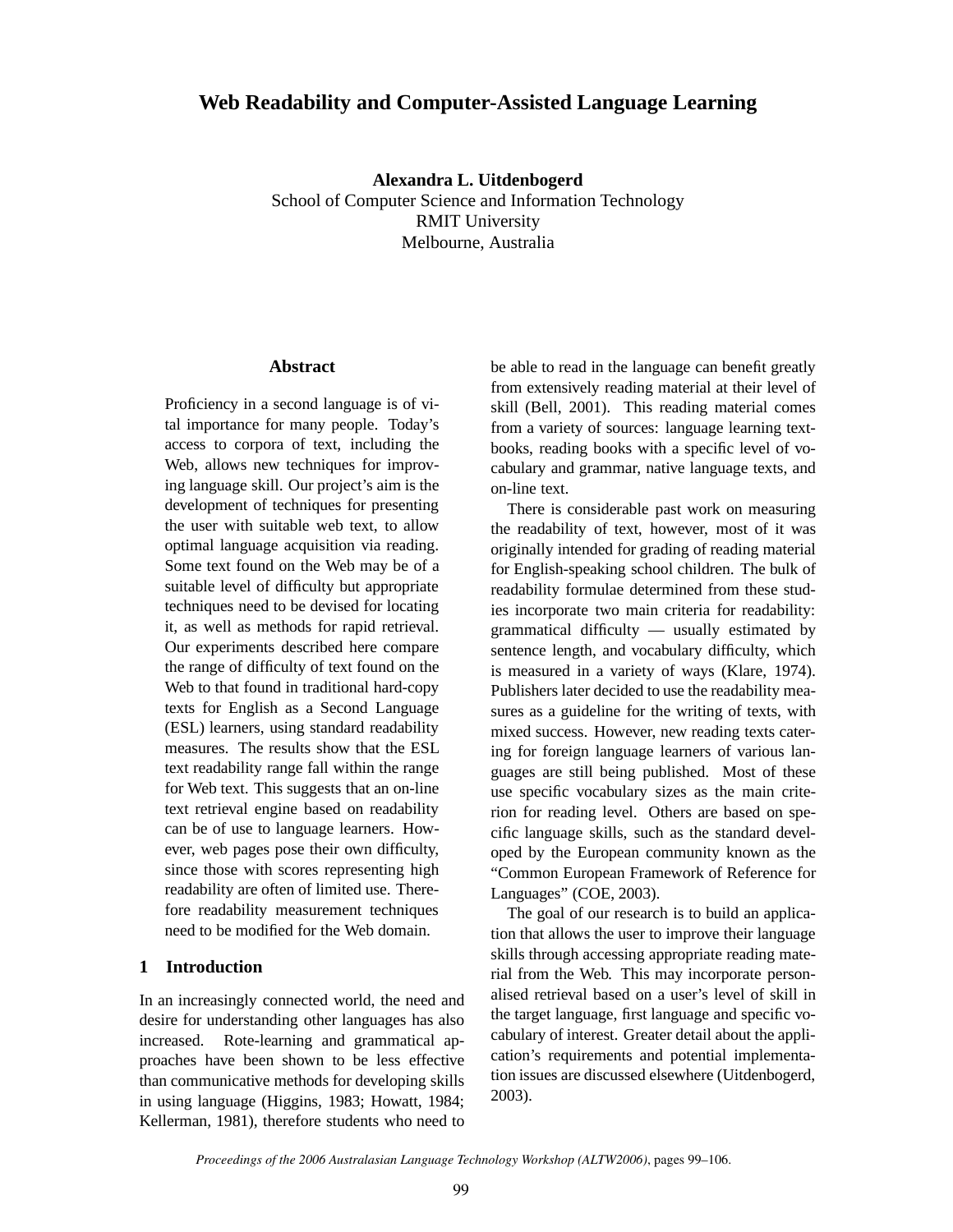In order for appropriate documents to be presented to the user for reading practice, new readability measurement techniques that are more appropriate to on-line documents will need to be developed. Measures of distance between languages that are related to reading may be useful for finertuned readability (as opposed to the speakingbased measure developed elsewhere (Chiswick, 2004)). For many language pairs, cognates words that are similar in both languages, help people to understand text. There is some evidence that these affect text readability of French for English speakers (Uitdenbogerd, 2005). Automatic detection of cognates is also part of our research program. Some work exists on this topic (Kondrak, 2001), but will need to be tested as part of readability formulae for our application.

Some applications that allow the location or sorting of suitable on-line reading material already exist. One example is Textladder (Ghadirian, 2002), a program that allows the sorting of a set of texts based on their vocabulary, so that users will have learnt some of the words in earlier texts before tackling the most vocabulary-rich text in the set. However, often vocabulary is not the main criterion of difficulty (Si and Callan, 2001; Uitdenbogerd, 2003; Uitdenbogerd, 2005). SourceFinder (Katz and Bauer, 2001) locates materials of a suitable level of readability given a list of URLs. It is simply a crawler that accepts a web page of URLs such as those produced by Google, and then applies a readability measure to these to rank them. The software was developed with the aim of finding material of the right level of difficulty for school children learning in their native language.

Using English as a test case, the research questions we raise in this work are:

- What is the range of difficulty of text on the web?
- How does the range of text difficulty found on the web compare to texts especially written for language learners?

If there is overlap in the readability ranges between web documents and published ESL texts, then the combination of the two may be adequate for language learning through reading once learners are able to comfortably read published texts. In fact, we have found that ESL texts fit within the range of readability found on the Web, but that

there are problems with assessing readability of the Web pages due to the types of structures found within them.

In future work we intend to develop readability formulae that take into account bulleted lists and headings. It is known from usability studies that these increase readability of text for native readers of technical documents (Redish, 2000; Schriver, 2000). We will then be in a position to better determine how the readability factors differ for people with different language backgrounds and skills within a Web context. We have already examined the case of French as a foreign language for those whose main language is English and found that standard readability formulae developed for native English speakers are less closely correlated to French reading skill than a simple sentence length measure (Uitdenbogerd, 2005). However, this work was based on prose and comic-book text samples, not HTML documents.

This article is structured as follows. We review the literature on language learning via reading, as well as describe past research on readability. We then describe our current work that examines the readability of English text on the Web. This is compared to the readability of reading books for students with English as a second language. These results are then discussed in the context of improving language skills via the Web.

### **2 BACKGROUND**

Two main research areas are of relevance to the topic of computer-assisted language acquisition via reading: readability and language acquisition. Readability measures allow us to quickly evaluate the appropriateness of reading material, and language acquisition research informs us how best to use reading material in order to acquire language.

### **2.1 Readability**

Readability has been studied for most of the twentieth century, and has more recently become a topic of interest to information retrieval researchers. There have been several phases in its development as a research topic. In the initial and most influential era, readability measures were developed by applying regression to data collected from children's comprehension tests. Later, Cloze tests were used as a simpler method of collecting human readability data (Bormuth, 1968; Davies, 1984). The output of this era included a vast ar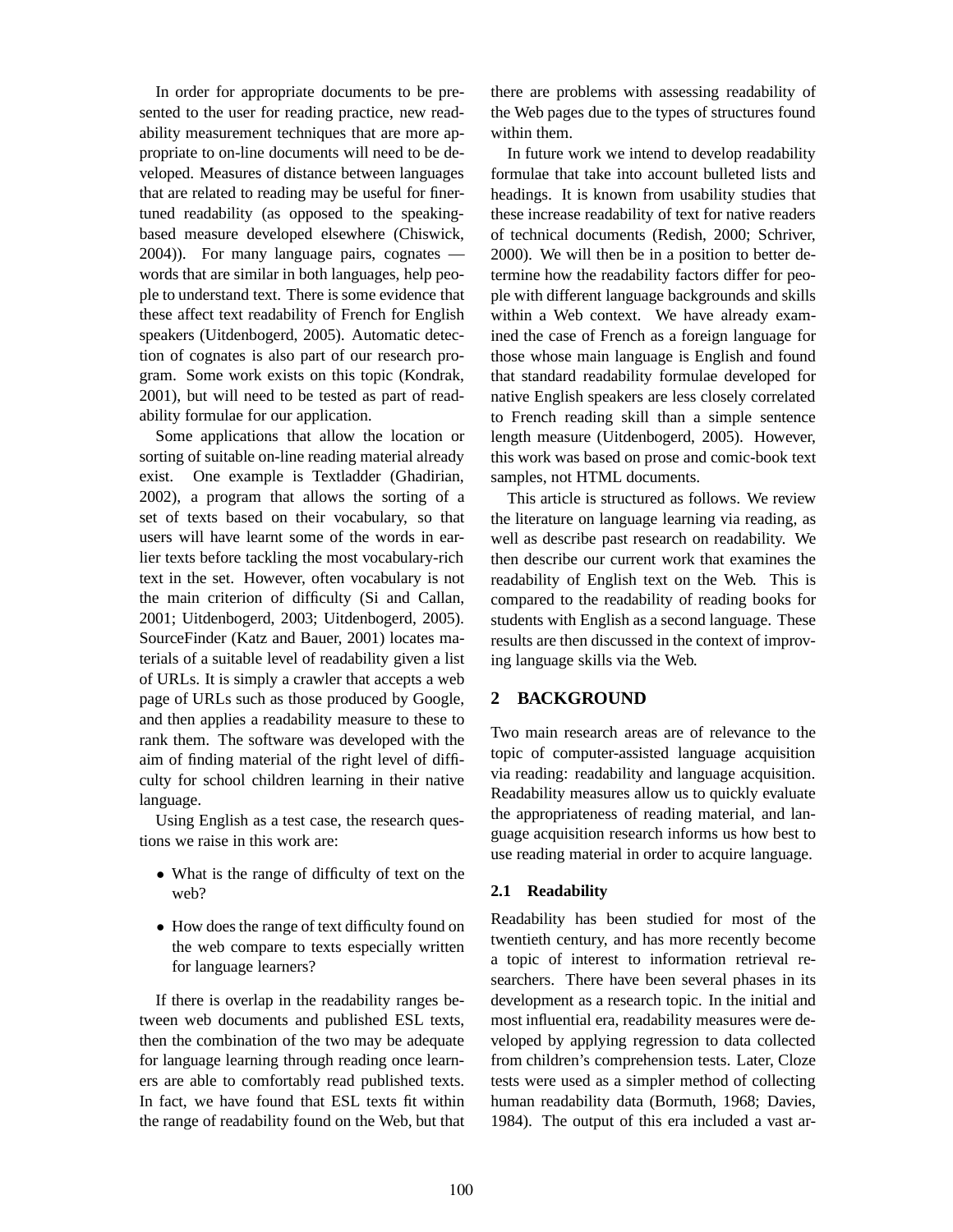ray of formulae, mostly incorporating a component representing vocabulary difficulty, such as word length, as well as a grammatical difficulty component, which usually is represented by sentence length (Klare, 1974). The majority of published work was on English language readability for native speakers, however, some work from this era examined other languages, again in a native speaker context. More recently the language modelling approach has been applied to readability estimation of text (Si and Callan, 2001).

Despite the success of the techniques, they fell out of favour within some research and education communities due to their simplicity (Chall and Dale, 1995; Redish, 2000; Schriver, 2000) and failure to handle hand-picked counterexamples (Gordon, 1980). Other criticism was of their abuse in writing texts or in enforcing reading choices for children (Carter, 2000). Researchers tried to capture more complex aspects of readability such as the conceptual content. Dale and Chall, in response to the criticism, updated their formula to, not only use a more up-to-date vocabulary, but to allow conceptual content to be catered for. They emphasized however, that grammatical and vocabulary difficulty are still the dominant factors (Chall and Dale, 1995). In work on readability for English-speaking learners of French, we found further evidence that conceptual aspects are of minor importance compared to grammatical complexity (Uitdenbogerd, 2005). For example, the well-known fairy tale Cinderella was consistently perceived as more difficult than many unknown stories, due to the relative grammatical complexity.

The readability measures used in the experiments reported here are those implemented in the unix-based style utility. The measures used were the Kincaid formula, Automated Readability Index (ARI), Coleman-Liau Formula, Flesch reading ease, Fog index, Lix, and SMOG. Some readability formulae are listed below.

The ARI formula as calculated by style is:

$$
ARI = 4.71*When +0.5*WpS - 21.43(1)
$$

where Wlen is the length of the word and WpS is the average number of words per sentence.

The Flesch formula for *reading ease* (RE) as described by Davies, is given as:

$$
RE = 206.835 - (0.846 \times \text{NSYLL}) - (1.015 \times \text{W/S}) , \quad (2)
$$

where NSYLL is the average number of syllables per 100 words and W/S is the average number of words per sentence (Davies, 1984).

The Dale-Chall formula (not used in our experiments) makes use of a vocabulary list in addition to sentence length:

$$
S = 0.1579p + 0.0496s + 3.6365 ,
$$
 (3)

where  $p$  is the percentage of words on the Dale list of 3,000, and s is the average number of words per sentence. The resulting score represents a reading grade.

The above formulae illustrate three ways of determining vocabulary difficulty: word length in characters, number of syllables, and membership of a list of words known by children with English as their native language. Most formulae use one of these techniques in addition to the sentence length.

More recent research into readability has involved the application of language models (Collins-Thompson and Callan, 2004; Schwarm and Ostendorf, 2005). Using unigram models allowed very small samples of text to be used to predict a grade level for the text (Collins-Thompson and Callan, 2004). The technique was shown to be more robust than a traditional readability measure for estimating web page readability. However, the unigram approach is unlikely to be effective for the case of foreign languages, where grammatical complexity is a much more important factor than vocabulary for at least one language pair (Uitdenbogerd, 2005).

Schwarm and Ostendorf (2005) built a readability classifier that incorporated a wide variety of features, including traditional readability measure components, as well as n-gram models, parse-tree based features to model grammatical complexity, and features representing the percentage of unusual words. The classifier was trained and evaluated using articles written for specific grade levels. It is possible that the approach and feature set used may be applicable to foreign language learning.

## **2.2 Second and Foreign Language Acquisition via Reading**

The idea of language acquisition via reading at an appropriate level was first formally studied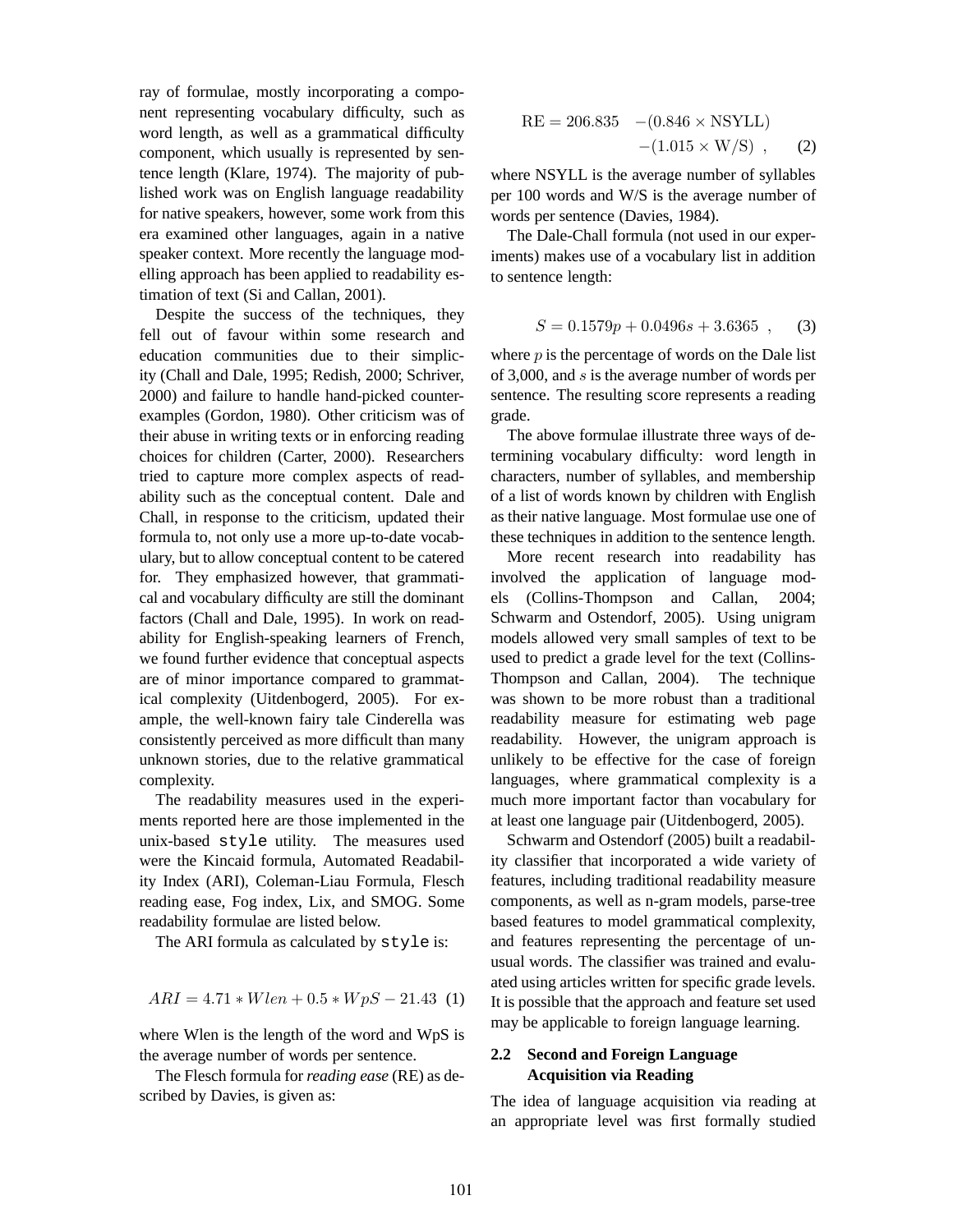by Michael West. He found that his techniques of English teaching with Bengali boys were far more successful than other approaches of the time (West, 1927). He controlled the introduction of vocabulary to no more than one new word per 60 words of text. The concept remains with us today and is known as "controlled-vocabulary". Occasionally the reading approach falls out of favour and conversation becomes a more prominent technique. Then reading is rediscovered (Kellerman, 1981).

Studies of different ways of reading for language acquisition conclude that extensive reading at a comfortable level is superior to intensive reading at a more challenging level (Bell, 2001), and the use of glosses and multimedia improve vocabulary acquisition (Lomicka, 1998; Al-Seghayer, 2001). Looking up word meanings is more likely to lead to retention, but words can be learnt through repeated exposure and meaning inference. However, due to the need for repetition, inference is only useful for fairly common words (Krantz, 1991).

# **3 EXPERIMENTS**

The main experiment that we discuss here is an analysis of a corpus of English web text. The corpus is a subset of the TREC web 10G collection consisting of 93,064 documents. The collection is a general snapshot of the web, including a wide variety of types of web pages.

We extracted the text and punctuation from each document in the corpus, and applied several standard readability measures to them, as implemented by the unix-based style utility. The measures used were the Kincaid formula, ARI, Coleman-Liau Formula, Flesch reading ease, Fog index, Lix, and SMOG.

In a second experiment we applied the same readability measures to extracts from reading books written for students of English as a second or foreign language. The statistics for the two sets of text were compared.

### **Results**

The first part of Table 1 shows statistics describing the range of readability scores found in the collection. For the Flesch Index, the highest value represents the easiest to read, whereas for the other measures the lowest value is the easiest.

It is clear by looking at the extreme values that

there are difficulties in processing web documents compared to normal text. In this section we look at the types of problem documents that are classified as very easy by a naïve application of readability formulae.

#### **Documents with extreme scores**

We examined several web documents that had extreme values for each readability measurement type.

All measures except Coleman-Liau agreed as to which was the hardest document in the collection — a large document listing access statistics of Internet domains. There were few true sentences in this document.

There were many documents (49) that had the minimum score of -3.4 using the *Kinkaid* measurement. On close inspection of a couple of these, we found they were devoid of punctuation, containing a few headings and links only. The same documents received the maximum (easiest) score of 121.2 in the *Flesch* reading ease measure.

The *Fog* measure also shared the same easiest documents, however, it also included other documents amongst those with its lowest score of 0.4. An example that was in this set of extra documents was a page of links to images, with duration times listed next to the image. The only terminating punctuation was in an email address. The *Lix* measure had a similar but not identical set of 48 documents receiving its lowest score of 1.

Two documents received the lowest value -12.1 using the *ARI* measure. In the first, the only untagged text was within title tags: "V.I.She: Pharmacy". The second document contained the same title and some labelled links without punctuation.

The lowest value using the *Coleman-Liau* measure was associated with a short document in which most of the words had their letters interspersed with spaces, for example "C H A N G I N G". The second lowest consisted of a heading, links to images, with their sizes, such as "127.1 KB" shown next to them, and a single sentence.

The SMOG score was less discriminating, giving 2,967 documents the same lowest score of 3.

#### **Published Reading Books**

The second part of Table 1 shows the readability of nine published ESL books. Interestingly, the readability results bear little resemblance to the levels advertised by the publishers. For example,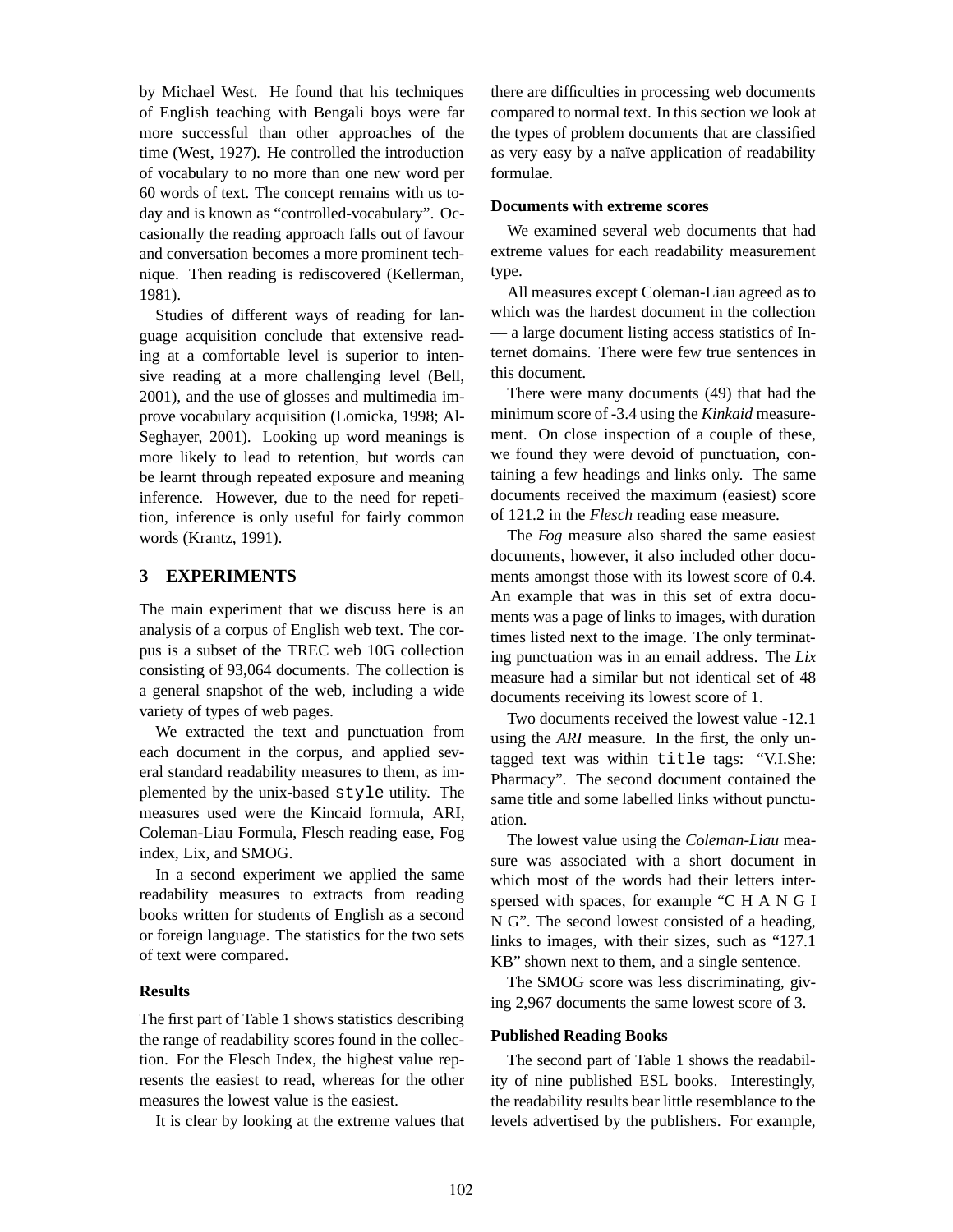Table 1: Distribution of readability scores in the Web collection and of a range of books written for learners of ESL. For all measures except Flesch, the highest value represents the most difficult text to read. The ESL book measured as most and least difficult are indicated with a  $\dagger$  and an asterisk ( $\cdot^*$ ) symbol respectively.

| Ouartile    | Kinkaid | ARI           | Coleman-Liau | Flesch     | Fog      | Lix     | SMOG     |
|-------------|---------|---------------|--------------|------------|----------|---------|----------|
| Min         | $-3.4$  | $-12.1$       | $-8.3$       | $-62809.2$ | 0.4      |         | 3        |
| LQ          | 6.4     | 7.4           | 11.1         | 46.2       | 9.4      | 37      | 8.9      |
| Med         | 9.1     | 10.7          | 13.2         | 60.8       | 12.3     | 46      | 10.9     |
| <b>UQ</b>   | 12.2    | 14.3          | 15.6         | 73.4       | 15.8     | 55.3    | 13.2     |
| Max         | 24174.6 | 30988         | 130.4        | 121.2      | 24798    | 61997.5 | 219.6    |
| Average     | 11.809  | 14.20         | 13.4176      | 54.09      | 15.13571 | 52.1665 | 11.28505 |
| <b>Book</b> | Kinkaid | ARI           | Coleman-Liau | Flesch     | Fog      | Lix     | SMOG     |
| card        | 5.3     | $\dagger$ 6.1 | $+9.0$       | $+84.7$    | $+8.2$   | 28.6    | $+7.8$   |
| christmas   | 3.5     | 2.9           | 8.2          | 88.5       | 5.8      | 22.1    | 6.6      |
| dead        | 1.1     | $-0.0$        | 6.4          | 100.6      | 3.8      | 16.6    | 5.2      |
| ghost       | 3.4     | 3.1           | 7.6          | 91.3       | 6.1      | 24.0    | 6.5      |
| lovely      | 2.5     | 2.7           | 7.5          | 96.9       | 5.0      | 21.5    | 5.2      |
| murders     | †5.4    | 5.9           | 7.7          | 86.7       | 7.8      | 28.7    | 6.5      |
| presidents  | $*0.2$  | $-0.1$        | 6.2          | $*107.0$   | 3.2      | 14.0    | $*4.2$   |
| simon       | 1.3     | $* -0.9$      | $*5.9$       | 97.0       | $*3.1$   | $*12.6$ | 4.7      |
| thirty      | 5.2     | 5.3           | 7.2          | 87.7       | 7.9      | $+28.9$ | 7.0      |
| Min         | 0.2     | $-0.9$        | 5.9          | 84.7       | 3.1      | 12.6    | 4.2      |
| Max         | 5.4     | 6.1           | 9.0          | 107.0      | 8.2      | 28.9    | 7.8      |

Table 2: Web pages out of 93, 064 with readability scores within the range of sample ESL texts.

|         | Kinkaid | ARI   | Coleman-Liau | Flesch | Fog        | Lix | <b>SMOG</b> |
|---------|---------|-------|--------------|--------|------------|-----|-------------|
| Count   | 16123   | 17321 | 7863         | 8176   | 14748 8166 |     | 11344       |
| Percent |         |       |              |        |            |     |             |

The Card is described as a level 3 story with 1,000 headwords, making it in the middle of the range of 5 levels of difficulty. However, five of the readability measures identified it as the most difficult book of the set. In contrast, Simon the Spy and The President's Murder are both identified as easy texts, which is in agreement with the advertised beginner level of these stories.

When the levels are compared to those of the analysed web pages, it is clear that the ranges fall well within the extremes found on the web. However, as we have already seen, these extremes are often pathological cases, and not usually of interest for reading practice. As a percentage, the set of suitable texts for those that require the reading level found in ESL books, is probably quite small, given that the lower quartiles of web readability exceed the maximum scores for the range of books tested. In fact, depending on the reference readability measure, the percentage of web texts falling within the same range of readability is in the range 8 to 19% (See Table 2 for details).

In Figure 1 we show a few examples of web text that fall in the range of readability found in the ESL texts. These examples illustrate a few types of content found in web pages: links and message headers.

#### **Discussion**

While there is a wide range of values for the readability measures in the web collection studied, a very large proportion of documents with low scores are arguably not very useful for reading practice. The style utility assumes that the input consists of normal text in the form of sentences. If these are not found, or if there are too many nonsentences in the document, then the utility fails. In addition, documents that do contain sufficient text may still consist largely of headings, links, and lists. It is unclear how useful these documents would be for reading practice.

For a reading recommender to be successful, further criteria than just a readability score will be needed. Some preprocessing of the documents for better readability assessment may be necessary. It was observed in the documents receiving low scores that there were sentences without punctuation. Web authors often include instructions without punctuation, both within links and in normal displayed text. Some examples found in the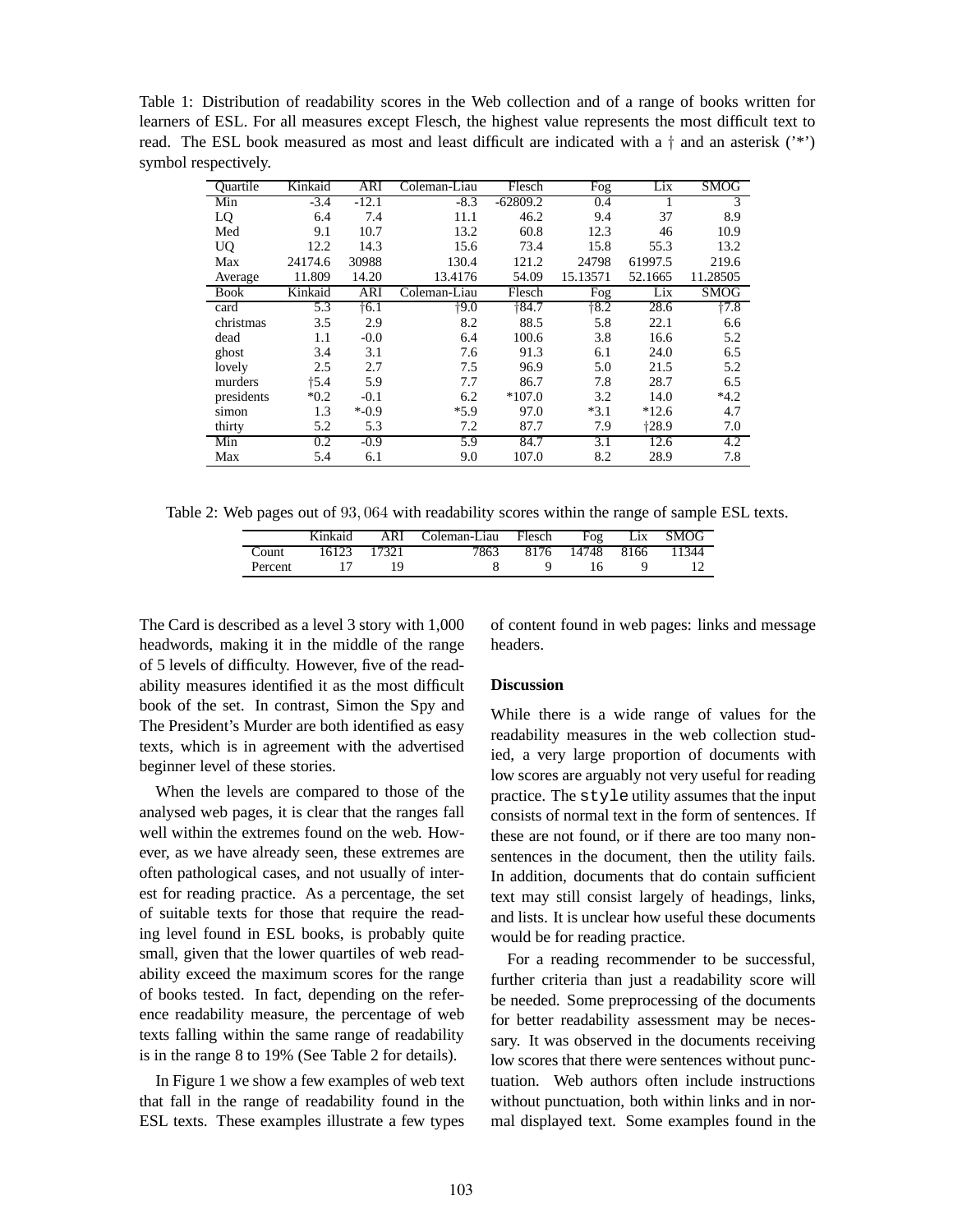low-scoring documents are "Click on books", "To view Shockedmovies, you need to have Netscape 2.0 and the Shockwave plug-in", "Last modified on December 10, 1995", and "Update Your Profile". Inserting punctuation may make readability scores more reliable, however, automatic techniques for deciding when to do so are not completely obvious. As mentioned in the introduction, readability measures that take into consideration the use of bulleted lists and headings would be of utility for web page assessment, since these structures are frequently used in web pages, and often are the only textual content within a page. Collins-Thompson and Callan's approach avoids this issue by using unigram word models exclusively to measure readability (Collins-Thompson and Callan, 2004). However, for the bilingual case, particularly in language pairs such as French and English, this is likely to be ineffective (Uitdenbogerd, 2005).

An alternative approach is to filter the pool of web pages to be analysed, either by crawling suitable subdomains, or by applying a set of rules to ensure sufficient suitable text on a page before inclusion.

Another important consideration is how interesting the document will be to the user, as a person's comprehension skills vary with their interest in the text. Indeed, the documents should be sufficiently interesting for users to want to use the proposed system. An existing technique for increasing the chance of interesting documents being presented to the user is collaborative filtering, which relies on user feedback, whether explicit or implicit. Another possibility involves the examination of content words and phrases within documents.

## **4 CONCLUSIONS**

The purpose of this preliminary work towards a utility for assisting users in improving foreign language skills via reading, was to find evidence that sufficient documents of suitable readability are likely to exist on the web. We determined the readability of over 90,000 web pages written in English, using the unix style utility and found a considerable range of readability scores. The range of readability scores found in ESL books fell within the lower quartile of web page readability scores, representing 8 to 19% of documents in the collection. This could mean that there are

many suitable pages for reading practice which a readability-based reading recommender system could retrieve for users. However, due to the artifacts of web pages and the readability measures, not all pages with low scores in readability are suitable for reading practice. The automated location of those that *are* suitable is part of the future research plans of this project. An additional factor that must be incorporated is prediction of how interesting the documents are likely to be for users.

Our analysis used web pages written in English and compared these to ESL texts under the broad assumption that similar distributions of readability would occur in other languages. However, cultural and political differences of the countries speaking different languages may influence the types of text available, and hence the readability range.

Learners of English are relatively fortunate in that there are many reading books specifically written for them. This is not the case for many other languages. It is possible that the Internet may be an even more important reading resource for languages other than English.

#### **Acknowledgements**

We thank Vasundhara Srikantha for her preliminary work on web text analysis.

### **References**

- K. Al-Seghayer. 2001. The effect of multimedia annotation modes on L2 vocabulary acquisition: a comparative study. *Language Learning and Technology*, 5(1):202–232, January.
- T. Bell. 2001. Extensive reading: speed and comprehension. *The Reading Matrix*, 1(1), April.
- J. R. Bormuth. 1968. Cloze test readability: criterion reference scores. *Journal of Educational Measurement*, 5:189–196.
- B. Carter. 2000. Formula for failure. *School Library Journal*, 46(7):34–37, July.
- J. S. Chall and E. Dale. 1995. *Readability revisited: the new Dale-Chall readability formula*. Brookline Books, Massachusetts, USA.
- B. R. Chiswick. 2004. Linguistic distance: A quantitative measure of the distance between English and other languages. Technical Report 1246, Institute for the Study of Labor (IZA).
- 2003. Common European framework of reference for languages: Learning, teaching, assessment. http://www.coe.int/T/DG4/ Linguistic/CADRE EN.asp#TopOfPage. Accessed 8 September, 2006.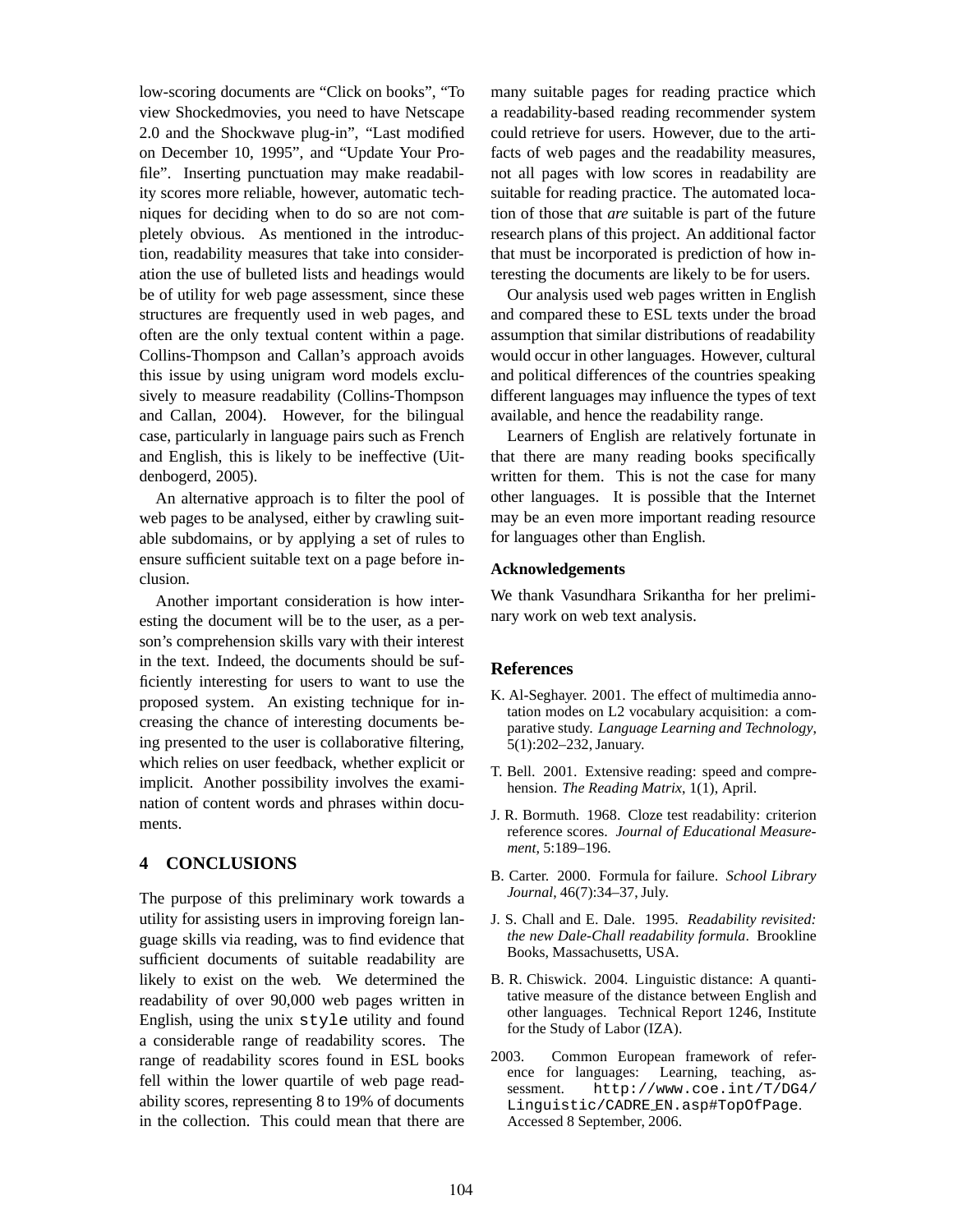- K. Collins-Thompson and J. Callan. 2004. A language modeling approach to predicting reading diffi culty. In *Proceedings of the HLT/NAACL 2004 Conference*, pages 193–200, Boston.
- A. Davies. 1984. Simple, simplifi ed and simplifi cation: what is authentic? Applied linguistics and language study, chapter 9, pages 181–198. Longman.
- S. Ghadirian. 2002. Providing controlled exposure to target vocabulary through the screening and arranging of texts. *Language Learning and Technology*, 6(1):147–164, January.
- R. M. Gordon. 1980. The readability of unreadable text. *English Journal*, pages 60–61, March.
- J. Higgins. 1983. Can computers teach? *Calico Journal*, pages 4–6, September.
- A. P. R. Howatt. 1984. *A history of English language teaching*. Oxford University Press, Oxford, UK.
- I. R. Katz and M. I. Bauer. 2001. Sourcefi nder: Course preparation via linguistically targeted web search. *Educational Technology and Society*, 4(3):45–49.
- M. Kellerman. 1981. *The forgotten third skill*. Pergamon Press, Oxford.
- G. R. Klare. 1974. Assessing readability. *Reading Research Quarterly*, X:62–102.
- G. Kondrak. 2001. Identifying cognates by phonetic and semantic similarity. In K. Knight, editor, *Proceedings of NAACL 2001: 2nd Meeting of the North American Chapter of the Association for Computational Linguistics*, volume 2, pages 103–110, Pittsburgh, PA, USA, June. NAACL.
- G. Krantz. 1991. *Learning vocabulary in a foreign language: a study of reading strategies*. Ph.D. thesis, University of Göteborg, Sweden.
- L. L. Lomicka. 1998. "to gloss or not to gloss": an investigation of reading comprehension online. *Language Learning and Technology*, 1(2):41–50, January.
- J. Redish. 2000. Readability formulas have even more limitations than Klare discusses. *Journal of Computer Documentation*, 24(3):132–137, August.
- K. A. Schriver. 2000. Readability formulas in the new millennium: What's the use? *Journal of Computer Documentation*, 24(3):138–140.
- S. E. Schwarm and M. Ostendorf. 2005. Reading level assessment using support vector machines and statistical language models. In *Proceedings of the Association for Computational Linguistics*.
- L. Si and J. Callan. 2001. A statistical model for scientifi c readability. In L. Liu and D. Grossman, editors, *Proc. International Conference on Information and Knowledge Management*, volume 10, pages 574–576, Atlanta, Georgia, USA, November. ACM, ACM.
- A. L. Uitdenbogerd. 2003. Using the web as a source of graded reading material for language acquisition. In W. Zhou, P. Nicholson, B. Corbitt, and J. Fong, editors, *International Conference on Web-based Learning*, volume 2783 of *Lecture Notes in Computer Science*, pages 423–432, Melbourne, Australia, August. Springer.
- A. L. Uitdenbogerd. 2005. Readability of French as a foreign language and its uses. In A. Turpin and R. Wilkinson, editors, *Australasian Document Computing Symposium*, volume 10, December.
- M. West. 1927. The construction of reading material for teaching a foreign language. *Dacca University Bulletin*, (13). Republished as part of "Teaching English as a foreign language, 1912 – 1936: Pioneers of ELT, Volume V: Towards Carnegie", R. Smith editor.